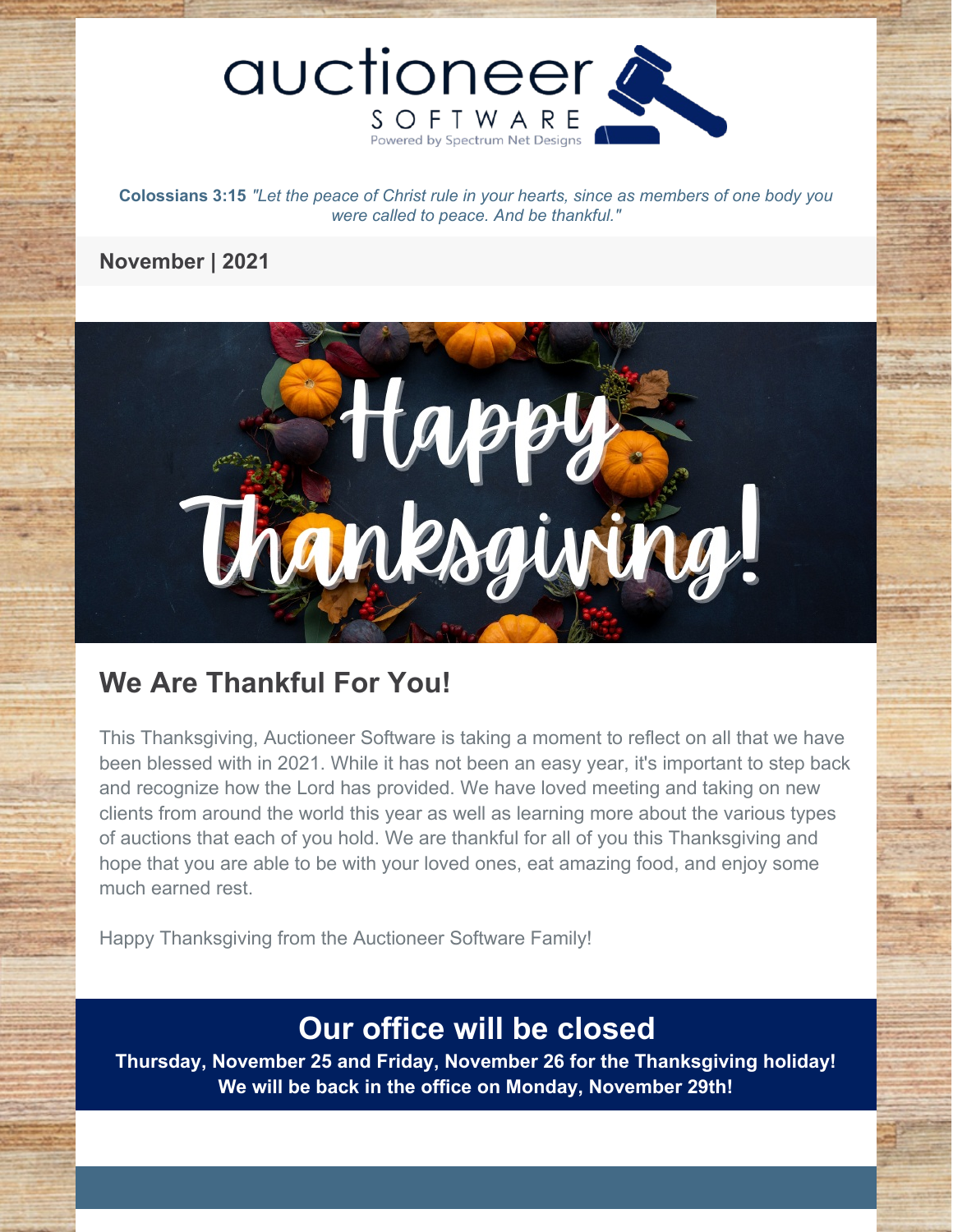

# **Looking Forward...**

While we are celebrating Thanksgiving this week, make sure that you are looking forward to the Christmas holiday ahead! You will want to update your business hours, highlight any big Christmas auctions you're holding, and create a few holiday social media posts to help grow your engagement.

#### **Looking For Help With Holiday Marketing?**

**[Contact](https://www.auctioneersoftware.com/contact-us/) Us**



## **JUST IN CASE YOU MISSED IT!**